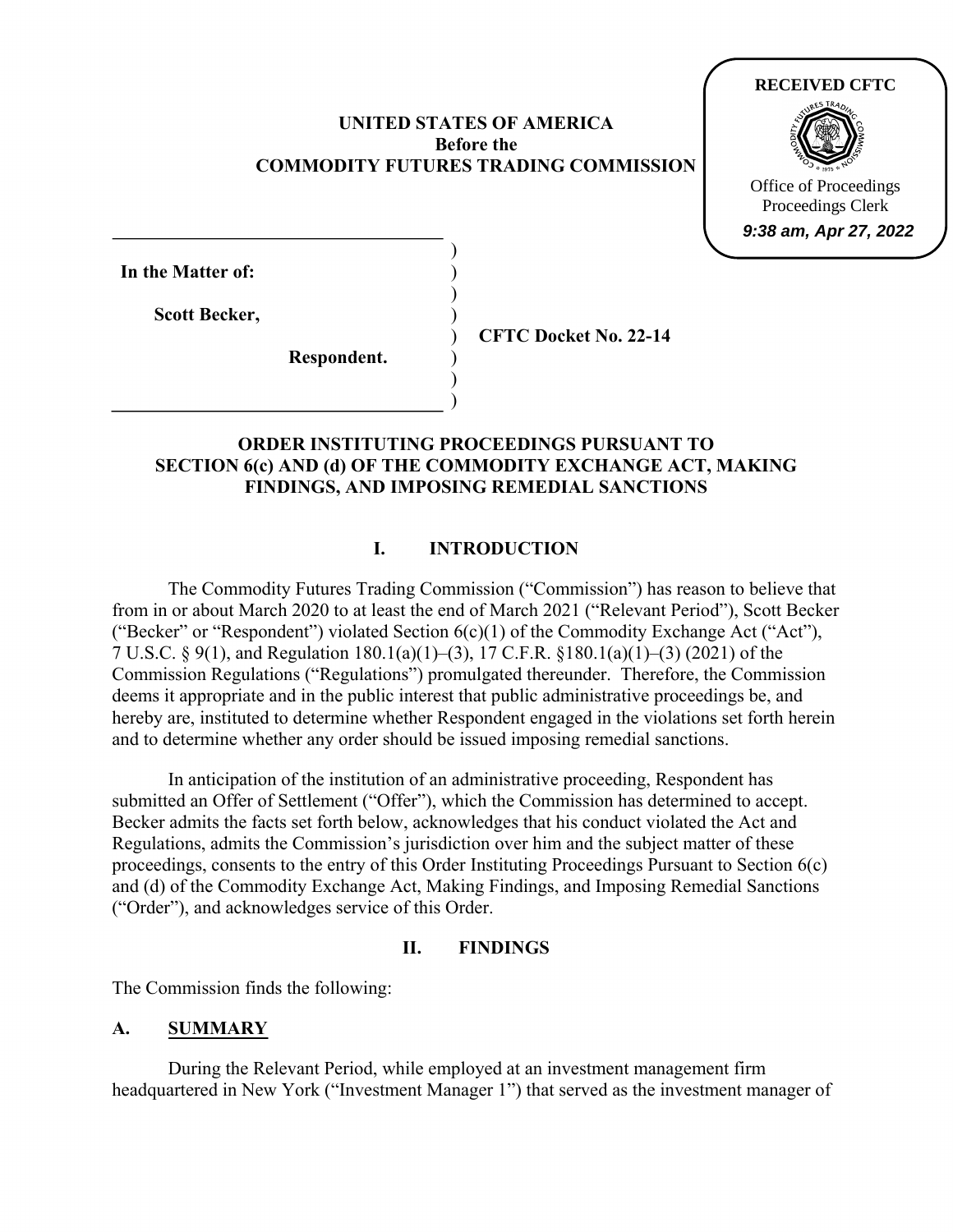private investment fund ("Investment Fund 1"), Becker and others at Investment Manager 1 engaged in a fraudulent scheme whereby he intentionally and/or recklessly made false or misleading statements of material facts and/or omitted to state material facts necessary to make the statements made not untrue or misleading to Investment Fund 1's swap counterparties in order to secure additional capacity for Investment Fund 1 to enlarge its swap trading positions; to obtain or maintain favorable margin rates; and, during the week of March 22, 2021, to attempt to satisfy margin calls. The false or misleading information Becker provided included information about the size, composition, and liquidity of positions in Investment Fund 1's entire portfolio across financial institutions, as well as information provided in connection with attempts to satisfy Investment Fund 1's margin calls. The false or misleading information provided by Becker concerned facts that were important for Investment Fund 1's swap counterparties to know in making credit and risk management decisions about Investment Fund 1's swap portfolios at those respective counterparties, including decisions regarding margin and position size. By virtue of this conduct, Becker violated Section  $6(c)(1)$  of the Act, 7 U.S.C. § 9(1), and Regulation 180.1(a)(1)–(3), 17 C.F.R. § 180.1(a)(1)–(3) (2021).

\*\*\*\*\*\*\*\*\*\*

 In accepting the Offer, the Commission recognizes Becker's entry into a formal cooperation agreement ("Cooperation Agreement") with the Division of Enforcement ("Division"), which sets forth the terms of his agreement to cooperate with the Commission and the Division in connection with any investigation, litigation, or proceeding to which the Commission is a party relating to the subject matter of this Order and/or as described in the Cooperation Agreement (the "Proceedings").

## **B. RESPONDENT**

**Scott Becker** is an individual residing in Goshen, New York. During the Relevant Period, Becker was the Director of Risk Management of Investment Manager 1. Becker has never been registered with the Commission in any Capacity.

## **C. FACTS**

#### **1. Background**

During the Relevant Period, Becker was the Director of Risk Management at Investment Manager 1, a limited partnership formed in Delaware pursuant to Delaware law and headquartered in New York that served as the investment manager of Investment Fund 1. Investment Fund 1 was a limited partnership formed in Delaware pursuant to Delaware law and headquartered in New York that was a private investment vehicle. Since around 2018, in his role at Investment Manager 1, Becker had responsibility for communicating with the credit teams and other representatives of financial institutions that were swap counterparties to Investment Fund 1 ("Swap Counterparties").

During the Relevant Period, Investment Manager 1, as investment manager for Investment Fund 1, caused Investment Fund 1 to enter into numerous swap transactions with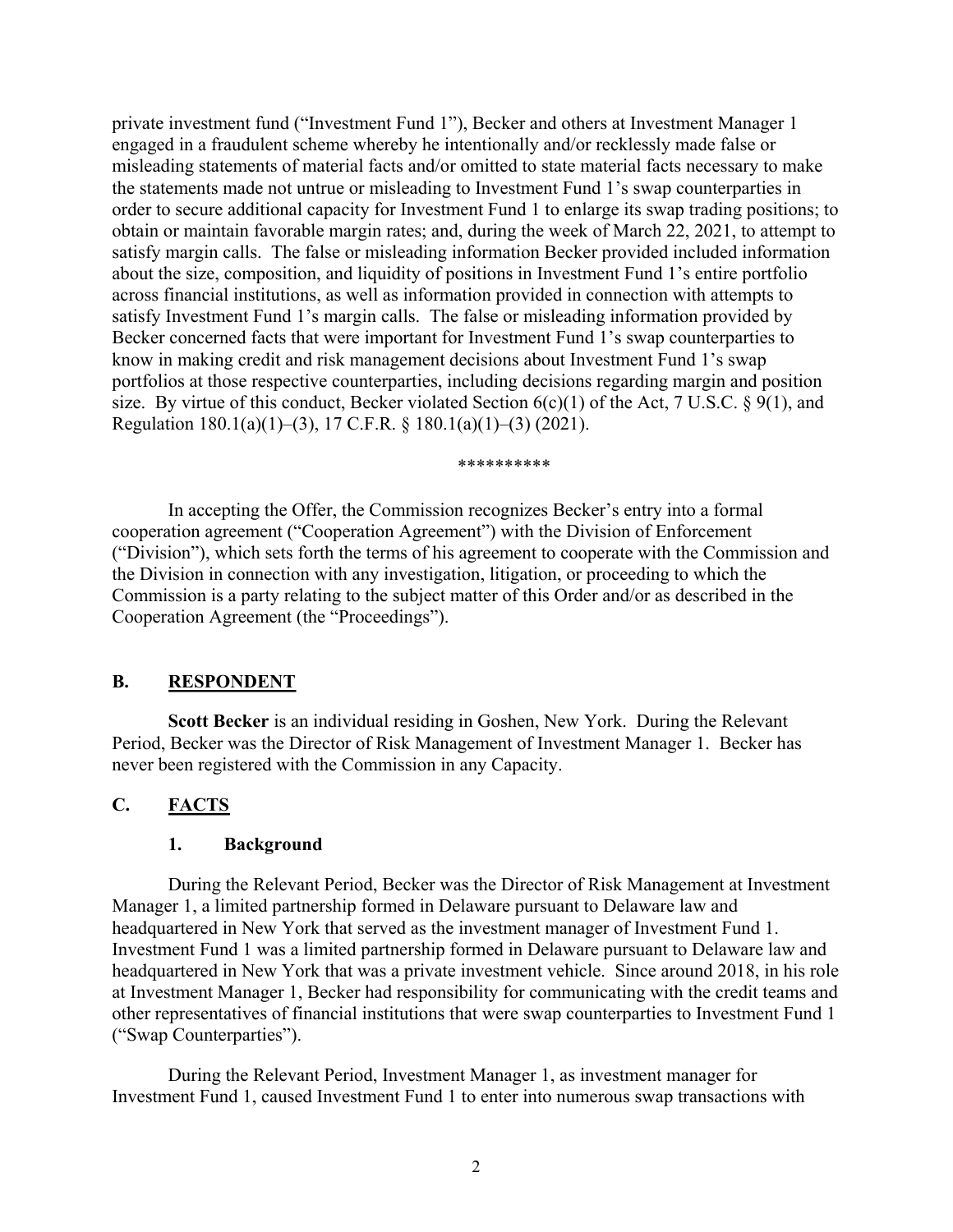various Swap Counterparties, including several Swap Counterparties provisionally registered with the Commission as swap dealers. Investment Fund 1 sought exposure to equities, among other ways, by entering into long total return swaps ("TRS")<sup>1</sup> based on single name securities. In order to hedge the risk imposed by these long positions, Investment Fund 1 also entered into certain short TRS positions which were based on: (i) a custom index of more than nine component securities ("custom basket swaps"); or (ii) an exchange traded fund that provided exposure to an index of hundreds of component securities ("ETF swaps," and together with the custom basket swaps, "broad-based security index  $TRS$ ").<sup>2</sup>

Investment Fund 1's swap transactions were generally subject to credit and risk limitations imposed by Investment Fund 1's Swap Counterparties. For example, certain of Investment Fund 1's Swap Counterparties permitted Investment Fund 1 to transact on a leveraged basis, provided it met certain margin requirements. In addition to margin requirements, certain of Investment Fund 1's Swap Counterparties set other formal or informal credit and risk-related limitations on Investment Fund 1's ability to transact swaps. Such limitations included setting a cap on the total notional value of Investment Fund 1's portfolio with those respective Swap Counterparties; requiring that Investment Fund 1 maintain a certain ratio of long to short positions in its portfolio at that Swap Counterparty (which Investment Fund 1 met on the short side primarily by maintaining short broad-based security index TRS positions); and/or requiring that Investment Fund 1 enter into highly liquid diversified swap positions.

Starting around March 2020, Investment Fund 1 began to increase its exposure in certain long single name TRS positions, causing its highly leveraged portfolio at particular Swap Counterparties, as well as its overall portfolio across Swap Counterparties, to become more concentrated. Through the rest of 2020 and into 2021, Representatives of Investment Fund 1 periodically communicated with representatives of its Swap Counterparties to provide information about Investment Fund 1 and to seek additional capacity to increase the size of its long single name TRS positions. Although Investment Fund 1's portfolio became more concentrated in long single name TRS positions, its portfolio at its Swap Counterparties also included short broad-based security index TRS positions, which were needed to satisfy counterparty credit and risk management requirements. In several instances, in order to increase the size of its concentrated long single name TRS positions while obtaining or maintaining favorable margin rates, Investment Fund 1 also had to increase the size of its short broad-based security index TRS positions.

 $\overline{a}$ <sup>1</sup> A total return swap is an agreement between two counterparties where one party, the seller of the credit risk, agrees to pay the other party the difference in value of a specified asset, index or derivative of an asset or an index, multiplied by an agreed-upon notional value should that value increase between specified periods of time. In exchange, the other party, the buyer of the credit risk, agrees to pay the difference in value of the specified asset multiplied by the notional value should that value decrease between the same specified periods of time. https://www.cftc.gov/MarketReports/SwapsReports/DataDictionary/index.htm.

<sup>&</sup>lt;sup>2</sup> The broad-based security index TRS had an index of more than nine or more component securities and did not meet any of the other criteria for a narrow-based security index set forth in Section 1a(35)(A) of the Act, 7 U.S.C.  $§ 1a(35)(A).$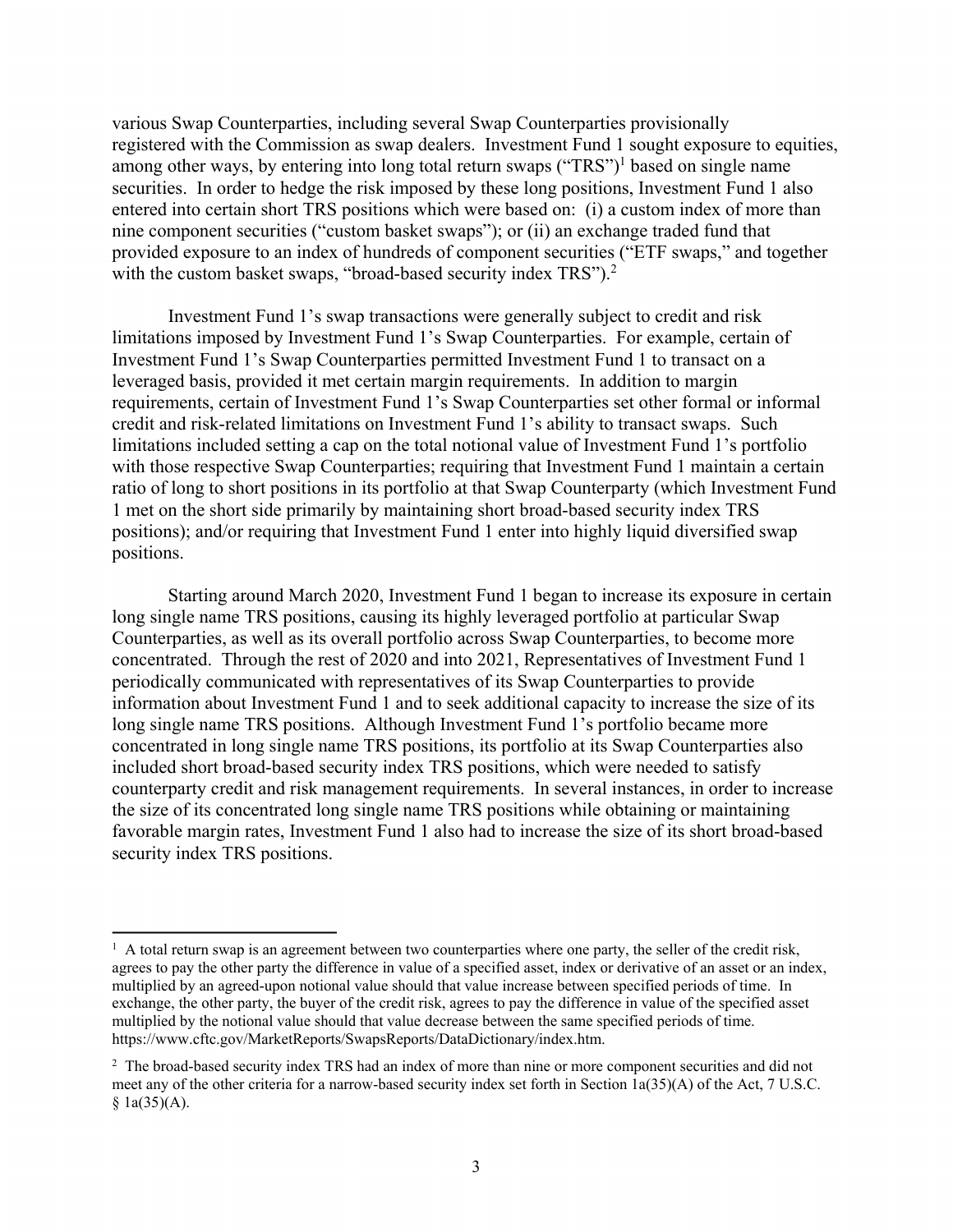During the beginning of the week of March 22, 2021, certain of Investment Fund 1's concentrated long single name TRS positions dropped in value dramatically. Thereafter, certain of Investment Fund 1's Swap Counterparties issued substantial margin calls on its swap portfolio, and by March 25, 2021, Investment Fund 1 was unable to meet all of its margin calls due that day.

#### **2. Becker's Participation in a Fraudulent Scheme**

During the Relevant Period, Becker, while acting in his role at Investment Manager 1, participated in a fraudulent scheme where he intentionally and/or recklessly provided false or misleading information and/or omitted to state material facts necessary to make that information not untrue or misleading. Among other things, Becker provided false or misleading information and/or omitted to state material facts about the size, composition, and liquidity of positions in Investment Fund 1's entire portfolio across Swap Counterparties in order to secure additional capacity for Investment Fund 1 to enlarge its long single name TRS positions; to obtain or maintain favorable margin rates; and, during the week of March 22, 2021, to attempt to satisfy margin calls. The false or misleading information provided by Becker concerned facts or omitted facts that were important for Investment Fund 1's Swap Counterparties to know in making credit and risk management decisions about Investment Fund 1's swap portfolios at those respective Swap Counterparties.

#### **a. Becker's False or Misleading Statements Concerning Investment Fund 1's Portfolio**

During the Relevant Period, Becker engaged in discussions with representatives of Investment Fund 1's Swap Counterparties who were gathering information about Investment Fund 1 in order to make credit and risk management decisions about its portfolio at their respective institutions, which included both long single name TRS positions and short broadbased security index TRS positions. During these discussions, Becker was typically asked questions about Investment Fund 1's largest positions, gross exposure, unencumbered cash, and liquidity, among other things. In several instances, Becker intentionally and/or recklessly provided answers that were false or misleading.

For example, when asked about Investment Fund 1's largest positions across its entire portfolio (including at other Swap Counterparties), Becker intentionally misrepresented to its Swap Counterparties that Investment Fund 1's largest position was approximately 35% of its net asset value ("NAV"), despite knowing that this 35% figure was not true. For example, in late 2020 or early 2021, Becker had a telephone call with a representative of Swap Counterparty 1 and despite knowing Investment Fund 1's largest long single name TRS position had grown to significantly larger than 35% of Investment Fund 1's NAV, he falsely represented that it was only 35% of Investment Fund 1's NAV. Becker intentionally made similar misrepresentations about the size of Investment Fund 1's largest long TRS single name position to representatives of Swap Counterparty 2 on a recorded telephone call on March 8, 2021 and to representatives of other Swap Counterparties in late 2020 or early 2021.

As another example, Becker also intentionally made misrepresentations concerning the composition of Investment Fund 1's portfolio across its Swap Counterparties. For example, on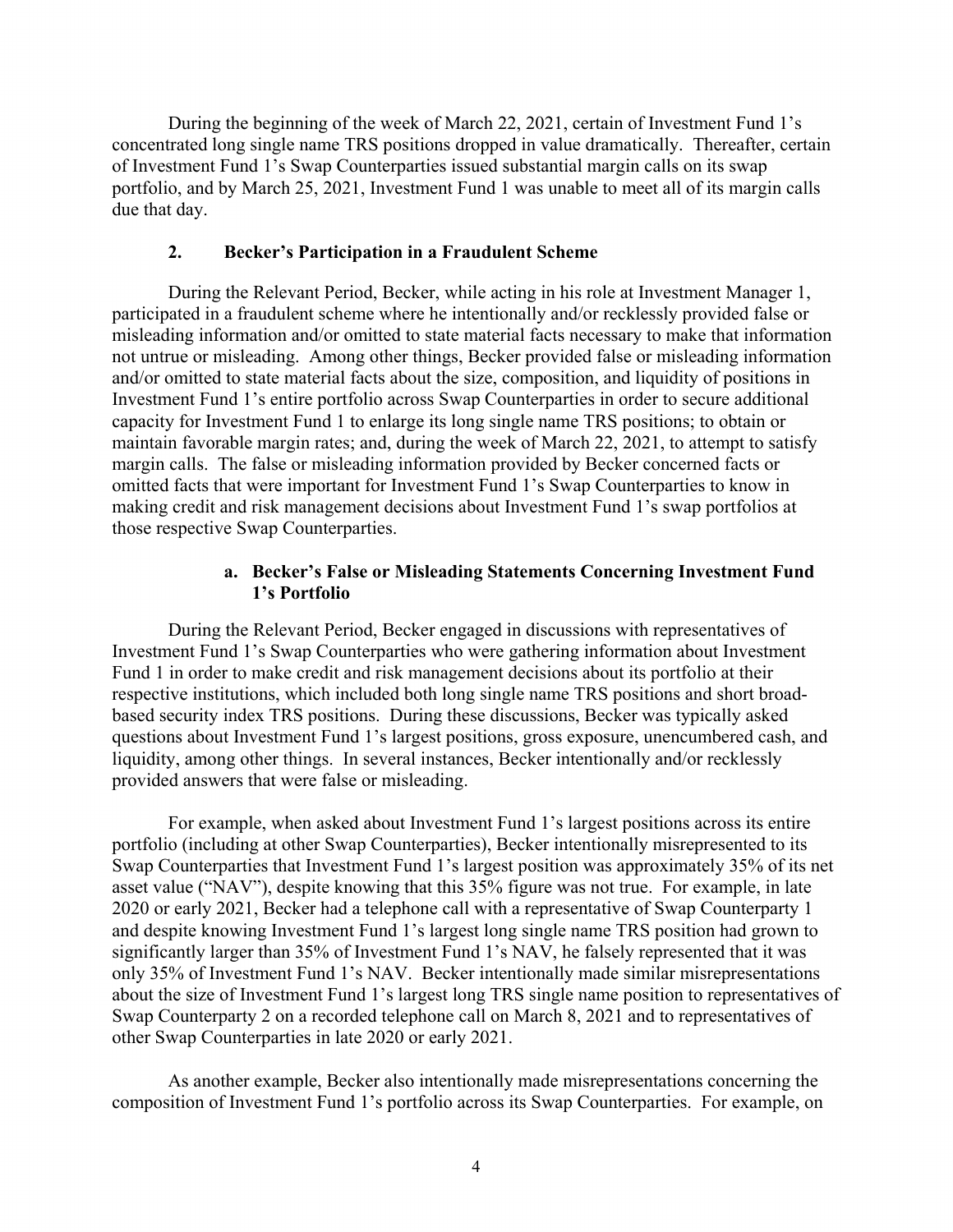March 8, 2021, in a recorded telephone call with representatives of Swap Counterparty 2, Becker intentionally falsely represented that Investment Fund 1's top ten largest positions at Swap Counterparty 2 were materially different than the top ten positions in Investment Fund 1's overall portfolio in order to conceal the true size of its largest long TRS single name positions.<sup>3</sup> Also, during the March 8, telephone call, Becker falsely represented that Investment Fund 1's position in a particular equity, Company 1, was "much larger" at Swap Counterparty 2 than it was at any other Swap Counterparty.

Becker also intentionally and/or recklessly misrepresented to Swap Counterparties that Investment Fund 1's portfolio across its swap counterparties was more liquid than it was. For example, on March 8, 2021, on a recorded telephone call with Swap Counterparty 2, Becker intentionally or recklessly represented that Investment Fund 1 could liquidate almost its entire portfolio in about two weeks without significantly impacting the market price of the securities in the portfolio. After Swap Counterparty 2 asked for additional information on Investment Fund 1's liquidity, in a recorded telephone call on March 10, 2021, Becker represented that Investment Fund 1 could liquidate: (i) about half of its total portfolio in ten days; (ii) seventy-five per cent of its total portfolio within twenty days; and (iii) its entire portfolio in about a month. Becker further stated that this was based on liquidation at a rate of 10-15% of average daily trading volume, which was meant to convey liquidation at a rate that would not significantly impact the market price of the securities in the portfolio, which included, in large part, the long single name TRS positions, that were to be sold. At the time Becker made these representations to Swap Counterparty 2, Becker knew or was reckless in not knowing, based on the size and composition of Investment Fund 1's portfolio compared to relevant average daily trading volumes, that his statement that the entire portfolio could be liquidated in the stated time-frame was false or misleading. Becker knew or was reckless in not knowing that Investment Fund 1's portfolio could not be unwound at the stated rate and in the stated time period without significantly impacting the market price, based on market conditions and the positions to be liquidated. Becker intentionally and/or recklessly made similar misrepresentations about the liquidity of Investment Fund 1's portfolio to representatives of other Swap Counterparties in late 2020 or early 2021.

Becker intentionally and/or recklessly made false statements about Investment Fund 1 in an effort to maintain and/or purchase additional long single name TRS positions and to obtain or maintain favorable margin rates. Becker understood that if he had told the truth about Investment Fund 1's portfolio, its Swap Counterparties might take measures such as increasing Investment Fund 1's margin requirements or limiting, restricting, or reducing Investment Fund 1's trade capacity. By Becker making false statements to Investment Fund 1's Swap Counterparties, Investment Fund 1 was able to maintain and/or enlarge its long single name TRS positions, maintain existing trade capacity, secure additional capacity to enlarge its TRS positions, and obtain or maintain favorable margin rates. Becker also understood that Investment Fund 1 needed to maintain and/or increase its short exposure in order to maintain favorable margin rates and/or enlarge its long single name TRS positions. As a practical matter, Investment Fund 1 typically increased its short exposure through broad-based security index

 $\overline{a}$ 

<sup>&</sup>lt;sup>3</sup> In a March 24, 2021 recorded telephone call with representatives of Swap Counterparty 2, Becker again falsely indicated that Investment Fund 1's largest positions at Swap Counterparty 2 were different than its positions at other financial institutions.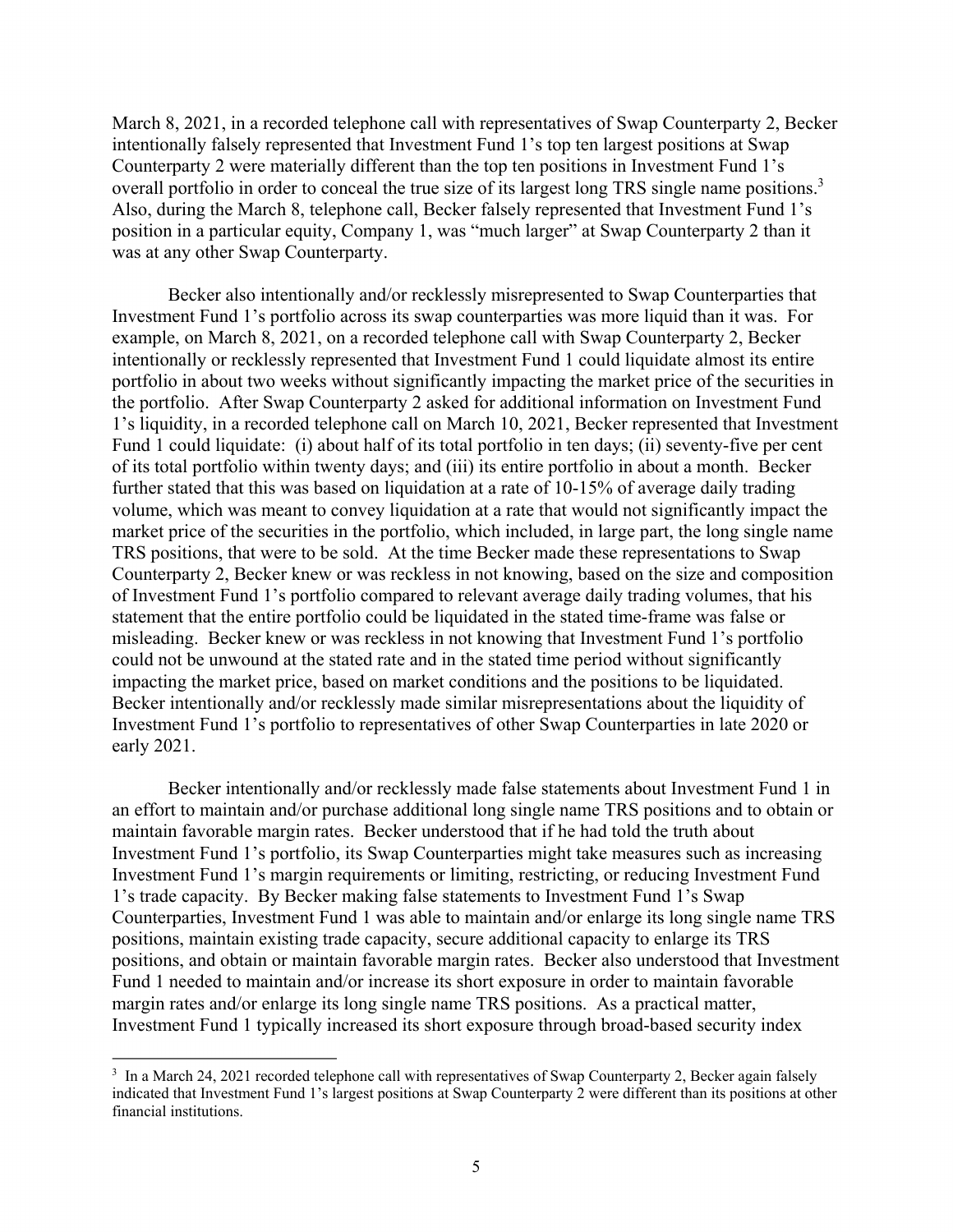TRS positions, as those positions had been approved and encouraged by several Swap Counterparties as a risk-reducing measure.

## **b. Becker's False or Misleading Statements in Connection with Attempting to Meet Margin Calls During the week of March 22, 2021.**

During the week beginning March 22, 2021, Becker intentionally and/or recklessly continued to make false or misleading statements to representatives of Investment Fund 1's Swap Counterparties in connection with attempts to meet Investment Fund 1's margin calls.

For example, on March 24, 2021, Investment Fund 1 faced substantial margin calls due by the close of business that day, and Investment Fund 1 needed to request the return of excess capital in its accounts at certain Swap Counterparties in order to meet margin calls from other Swap Counterparties. After representatives of Investment Manager 1 requested that Swap Counterparty 6 return excess margin to Investment Fund 1, Becker intentionally falsely represented to Swap Counterparty 6 that Investment Fund 1's cash position was \$9 billion when, in fact, the true amount of available cash was significantly less in order to conceal from Counterparty 6 that Investment Fund 1 needed these excess funds to immediately meet its margin calls. Becker also intentionally provided false assurances that Investment Fund 1 was not in a distress situation. Becker made these false representations in order to avoid Swap Counterparty 6 from withholding or delaying the release of its excess funds. After the call, Swap Counterparty 6 returned about \$250 million in excess margin to Investment Fund 1 that day.

Becker intentionally provided this false or misleading information in order to secure the immediate release of Investment Fund 1's excess margin. Becker understood that if he had told the truth, Investment Fund 1's counterparties may have withheld or delayed the return of excess margin until the Swap Counterparties gained a better understanding of Investment Fund 1's financial solvency and ability to meet upcoming margin calls. By Becker providing false information to Investment Fund 1's counterparties, Investment Fund 1 was able to secure the release of its excess margin, to the detriment of those Swap Counterparties.

#### **III. LEGAL DISCUSSION**

## **A. Use of a Manipulative or Deceptive Device in Violation of Section 6(c)(1) of the Act and Regulation 180.1(a)(1)-(3)**

Section  $6(c)(1)$  of the Act, 7 U.S.C. § 9(1), makes it "unlawful for any person, directly or indirectly, to use or employ, or attempt to use or employ, in connection with any swap, . . . any manipulative or deceptive device or contrivance, in contravention of such rules and regulations as the Commission shall promulgate." Regulation  $180.1(a)(1)-(3)$ ,  $17$  C.F.R. §  $180.1(a)(1)-(3)$ (2021), in turn, provides that "it shall be unlawful for any person, directly or indirectly, in connection with any swap, . . . to intentionally or recklessly: (1) Use or employ, or attempt to use or employ, any manipulative device, scheme, or artifice to defraud; (2) Make, or attempt to make, any untrue or misleading statement of a material fact or to omit to state a material fact necessary in order to make the statements made not untrue or misleading; or (3) Engage, or attempt to engage, in any act, practice, or course of business, which operates or would operate as a fraud or deceit upon any person."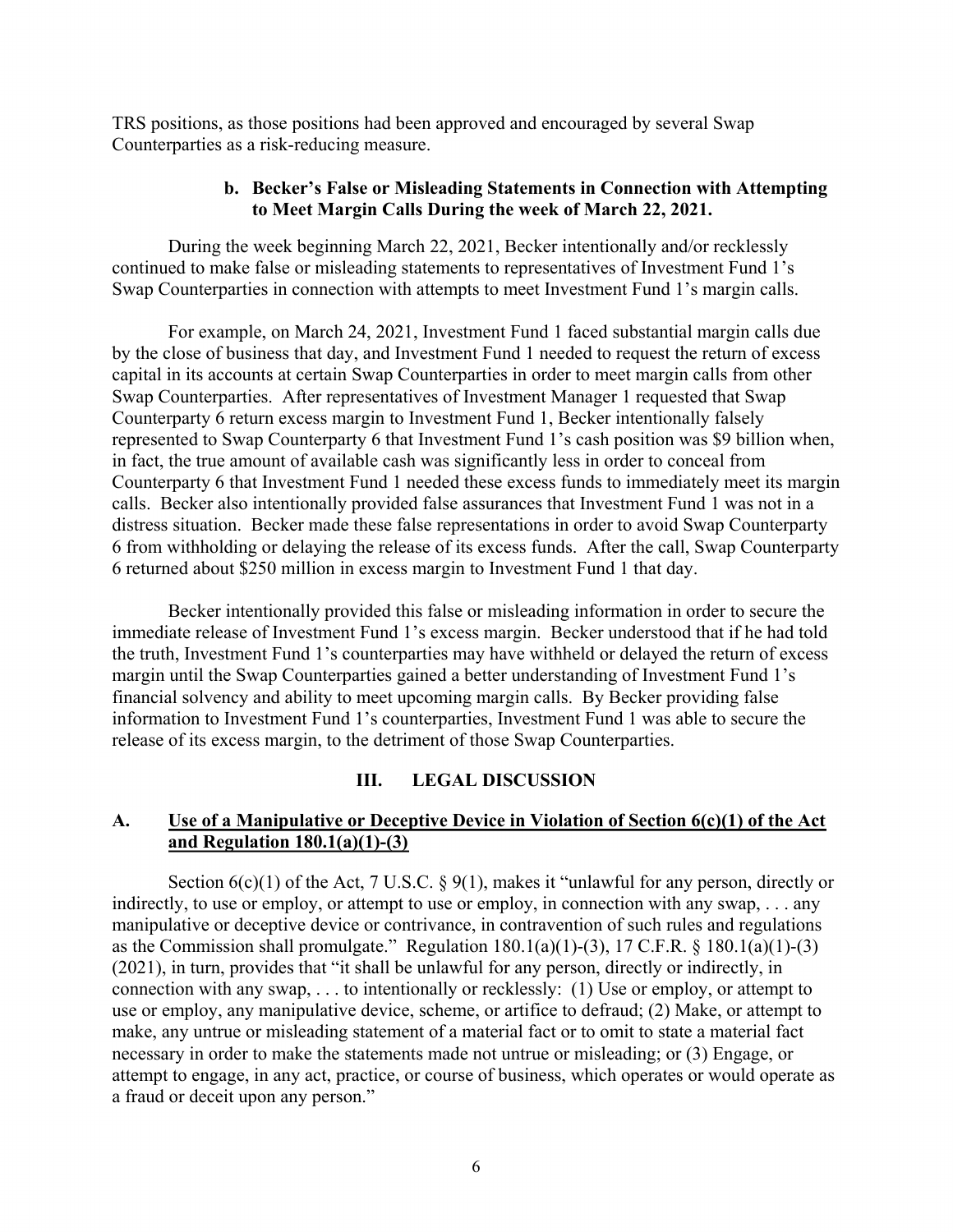As described above Becker, among other things, intentionally or recklessly, directly and indirectly, in connection with swaps: (a) used or employed, or attempted to use or employ, manipulative devices, schemes, and artifices to defraud; (b) made, or attempted to make, untrue or misleading statements of material facts; (c) omitted to state material facts necessary in order to make statements made not untrue or misleading; and (d) engaged, or attempted to engage, in acts, practices, and courses of business, which operated or would operate as a fraud or deceit upon any person, in violation of Section  $6(c)(1)$  of the Act, and Regulation 180.1(a)(1)-(3).<sup>4</sup>

## **IV. FINDINGS OF VIOLATION**

Based on the foregoing, the Commission finds that, during the Relevant Period, Becker violated Section  $6(c)(1)$  of the Act, 7 U.S.C. § 9(1), and Regulation 180.1(a)(1)–(3), 17 C.F.R.  $§ 180.1(a)(1)–(3) (2021).$ 

## **V. OFFER OF SETTLEMENT**

Becker has submitted the Offer in which he:

- A. Acknowledges service of this Order;
- B. Admits the jurisdiction of the Commission with respect to all matters set forth in this Order and for any action or proceeding brought or authorized by the Commission based on violation of or enforcement of this Order;
- C. Admits to all of the findings made in this Order;
- D. Waives:

 $\overline{a}$ 

- 1. The filing and service of a complaint and notice of hearing;
- 2. A hearing;
- 3. All post-hearing procedures;
- 4. Judicial review by any court;
- 5. Any defense based on the statute of limitations applicable to any charges brought in connection with this Order;
- 6. Any and all objections to the participation by any member of the Commission's staff in the Commission's consideration of the Offer;

<sup>&</sup>lt;sup>4</sup> Because certain swaps in connection with the fraud perpetrated by Becker are based on a broad-based securities index, this matter falls within the Commission's jurisdiction. *See* Section 1a(47)(A) and (B) of the Act, 7 U.S.C. § 1a(47)(A), (B); *see also* Further Definition of "Swap," "Security-Based Swap," and "Security-Based Swap Agreement"; Mixed Swaps; Security-Based Swap Agreement Recordkeeping, 77 Fed. Reg. 48,208, 48,271 (Aug. 13, 2012) ("[A] Title VII instrument in which the underlying reference of the instrument is a security index that is not a narrow-based security index (i.e., the index is broad-based) is a swap subject to regulation by the CFTC").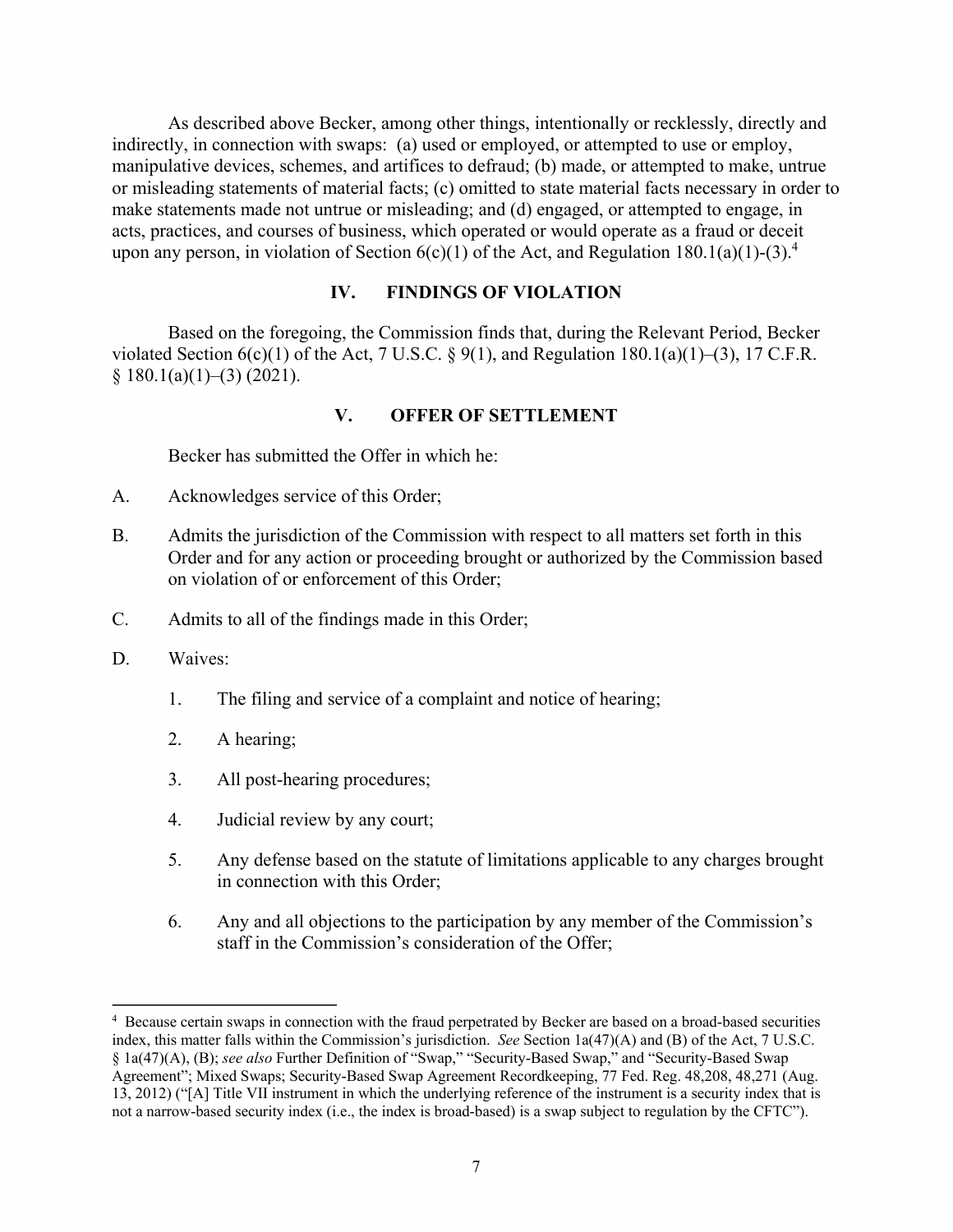- 7. Any and all claims that he may possess under the Equal Access to Justice Act, 5 U.S.C. § 504, and 28 U.S.C. § 2412, and/or the rules promulgated by the Commission in conformity therewith, Part 148 of the Regulations, 17 C.F.R. pt. 148 (2021), relating to, or arising from, this proceeding;
- 8. Any and all claims that he may possess under the Small Business Regulatory Enforcement Fairness Act of 1996, Pub. L. No. 104-121, tit. II, §§ 201–253, 110 Stat. 847, 857–74 (codified as amended at 28 U.S.C. § 2412 and in scattered sections of 5 U.S.C. and 15 U.S.C.), relating to, or arising from, this proceeding; and
- 9. Any claims of Double Jeopardy based on the institution of this proceeding or the entry in this proceeding of any order imposing a civil monetary penalty or any other relief, including this Order;
- E. Stipulates that the record basis on which this Order is entered shall consist solely of the findings contained in this Order to which Becker has consented in the Offer; and
- F. Consents to additional proceedings to determine what, if any, other sanctions may be assessed against him. In connection with such additional proceedings, he further consents that: (a) the findings of fact in Section II of this Order shall be accepted as and deemed true by the Commission or Presiding Officer; (b) Becker will be precluded from arguing that he did not violate the federal laws as described in Sections III and IV of this Order; and (c) he may not challenge the validity of his consents and agreements in the Offer or this Order; and
- G. Consents, solely on the basis of the Offer, to the Commission's entry of this Order that:
	- 1. Makes findings by the Commission that Becker violated Section 6(c)(1) of the Act, 7 U.S.C. § 9(1), and Regulation 180.1(a)(1)–(3), 17 C.F.R. §180.1(a)(1)–(3)  $(2021);$
	- 2. Orders Becker to cease and desist from violating Section  $6(c)(1)$  of the Act and Regulation  $180.1(a)(1)–(3)$ ; and
	- 3. Orders Becker to comply with the conditions and undertakings consented to in the Offer and as set forth in Part VI of this Order.

Upon consideration, the Commission has determined to accept the Offer.

# **VI. ORDER**

# **Accordingly, IT IS HEREBY ORDERED THAT:**

A. Becker shall cease and desist from violating Section 6(c)(1) of the Act, 7 U.S.C. § 9(1), and Regulation 180.1(a)(1)–(3), 17 C.F.R. §180.1(a)(1)–(3) (2021).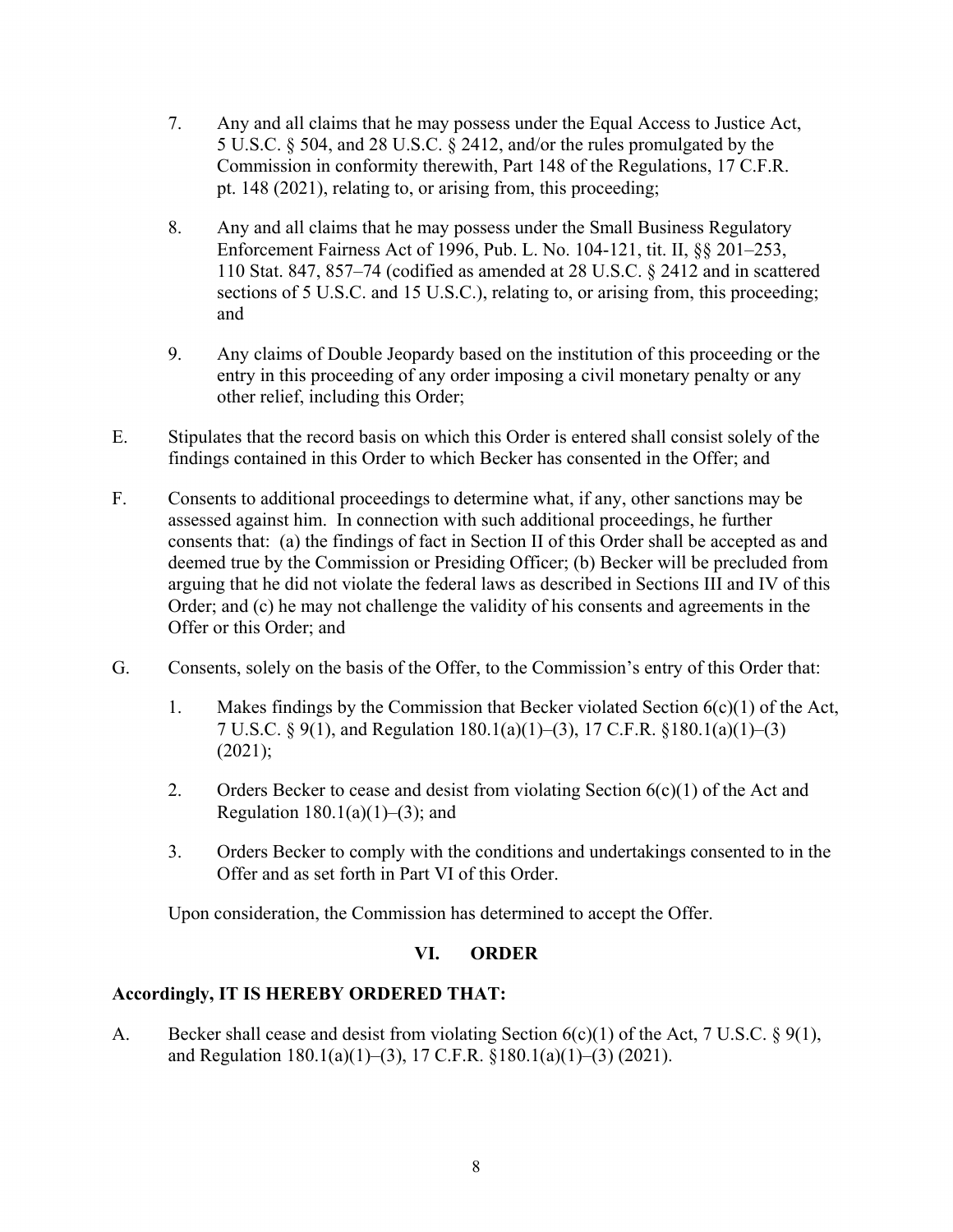- B. The Commission reserves its determination as to other sanctions against Becker at this time based upon his cooperation in a Commission investigation and related proceedings, pursuant to the terms of the Cooperation Agreement, and his undertaking to continue to cooperate, as set forth in this Order in Section VI.C.2 below. The determination of what, if any, other sanctions may be assessed against him will be made at a public hearing for the purpose of taking evidence and hearing arguments on the issue in accordance with the Commission's Rules of Practice, 17 C.F.R. pt. 10 (2021), at a time and place to be fixed as provided in Regulation 10.61, 17 C.F.R. § 10.61 (2021), except that in the additional proceedings: (a) the findings of fact in Section II of this Order shall be accepted as and deemed true by the Presiding Officer; (b) Becker will be precluded from arguing that he did not violate the federal laws as described in Sections III and IV of this Order; and (c) Becker may not challenge the validity of his consents and agreements in the Offer or this Order. All post-hearing procedures shall be conducted pursuant to Regulations 10.81- 10.107, 17 C.F.R. §§ 10.81-10.107 (2021).
- C. Becker shall comply with the following conditions and undertakings set forth in the Offer:
	- 1. Public Statements: Becker agrees that neither he nor any agents or employees under his authority or control shall take any action or make any public statement denying, directly or indirectly, any findings or conclusions in this Order or creating, or tending to create, the impression that this Order is without a factual basis; provided, however, that nothing in this provision shall affect Becker's: (i) testimonial obligations; or (ii) right to take legal positions in other proceedings to which the Commission is not a party. Becker shall comply with this agreement, and shall undertake all steps necessary to ensure that all of his agents and/or employees under his authority or control understand and comply with this agreement.
	- 2. Cooperation with the Commission: Becker shall cooperate fully and truthfully with the Commission, including the Division, in any Proceedings. As part of such cooperation, Becker agrees to:
		- a. preserve and produce to the Commission in a responsive and prompt manner, as requested by Division staff, all relevant non-privileged documents, information, and other materials wherever located, in the appropriate possession, custody, or control of Becker;
		- b. utilize his knowledge and skill to explain transactions, interpret information and terminology, or identify new and productive lines of inquiry;
		- c. prepare and appear for interviews and testimony at such times and places as requested by Division staff;
		- d. respond completely and truthfully to all inquiries and interviews, when requested to do so by Division staff;